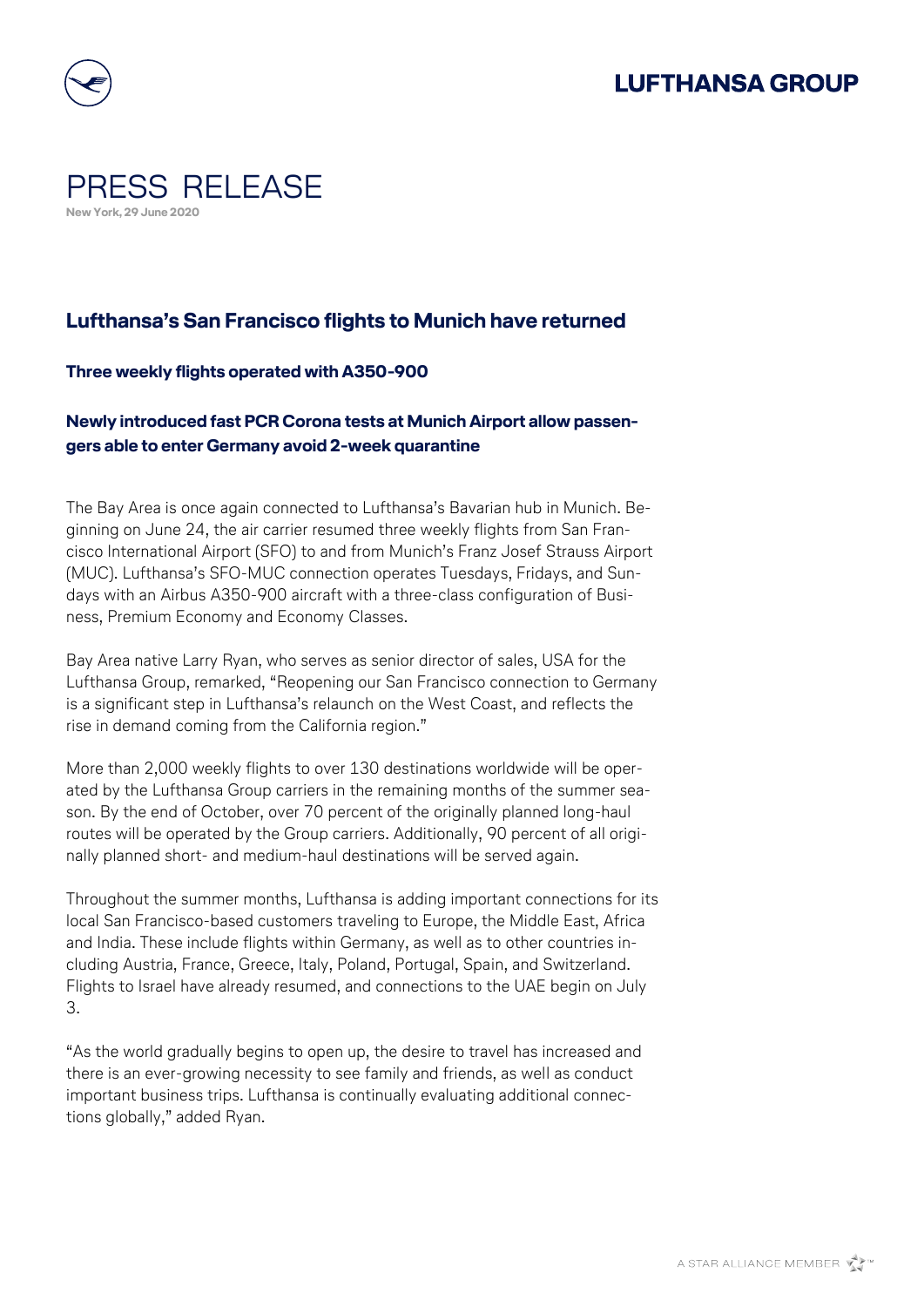# **LUFTHANSA GROUP**

Datum/Date 29 June 2020 Seite/Page 2

#### **Fast PCR Corona test now available at Munich Airport**

With the ease and safety of travel always top of mind, Lufthansa has partnered with Munich Airport's medical center, MediCare, to offer fast PCR Corona tests for passengers traveling through this major airport and Lufthansa's Bavarian hub. The test, certified by the relevant health authorities in Germany, only requires a throat swab and provides results within three to four hours. These tests must be requested in advance in order to avoid any waiting time (email: [notfallambu](mailto:notfallambulanz@munich-airport.de)[lanz@munich-airport.de\)](mailto:notfallambulanz@munich-airport.de).

If the result is negative, then one avoids the 14-day quarantine regulation that is required when traveling from certain countries. More information on which countries this applies to is available at the Robert-Koch-Institute at: [https://www.rki.de/DE/Content/InfAZ/N/Neuartiges\\_Coronavirus/Risikoge](https://www.rki.de/DE/Content/InfAZ/N/Neuartiges_Coronavirus/Risikogebiete_neu.html)[biete\\_neu.html](https://www.rki.de/DE/Content/InfAZ/N/Neuartiges_Coronavirus/Risikogebiete_neu.html)

Lufthansa recommends that customers should always proactively inform themselves about the current entry and quarantine regulations of their respective destinations when planning a trip. Throughout the entire journey, restrictions may be imposed due to stricter hygiene and security regulations.

### **Aircraft Built for Clean Air**

All Lufthansa Group aircraft are equipped with the highest quality specialized air filters, which guarantee air quality akin to a clinical operating room. The recirculated air – which reflects approximately 40 percent of in-cabin air – is filtered, removing contaminants such as dust, bacteria and viruses. The rest is added as fresh air from outside the aircraft. Airflow within the aircraft is also expertly designed to mirror the laminar airflow of an operating room, moving at the same speed and in the same direction with no or minimal crossover of air streams.

### **Lufthansa Group's Hygiene Protocols**

For Lufthansa Group, safety and travel has always gone hand-in-hand, with the utmost importance placed on the safety and security of passengers and crew. Lufthansa continues to follow its stringent hygiene guidelines and practices, and has extensive protocols for disinfecting the entire aircraft in order to ensure that the on-board experience protects the health of passengers.

The airlines of the Lufthansa Group required that all passengers wear a facial mouth/nose covering for use while on board their flights. Furthermore, it was recommended that passengers wear this protective covering throughout their entire journey, for example, at the airport before and after the flight, and whenever the